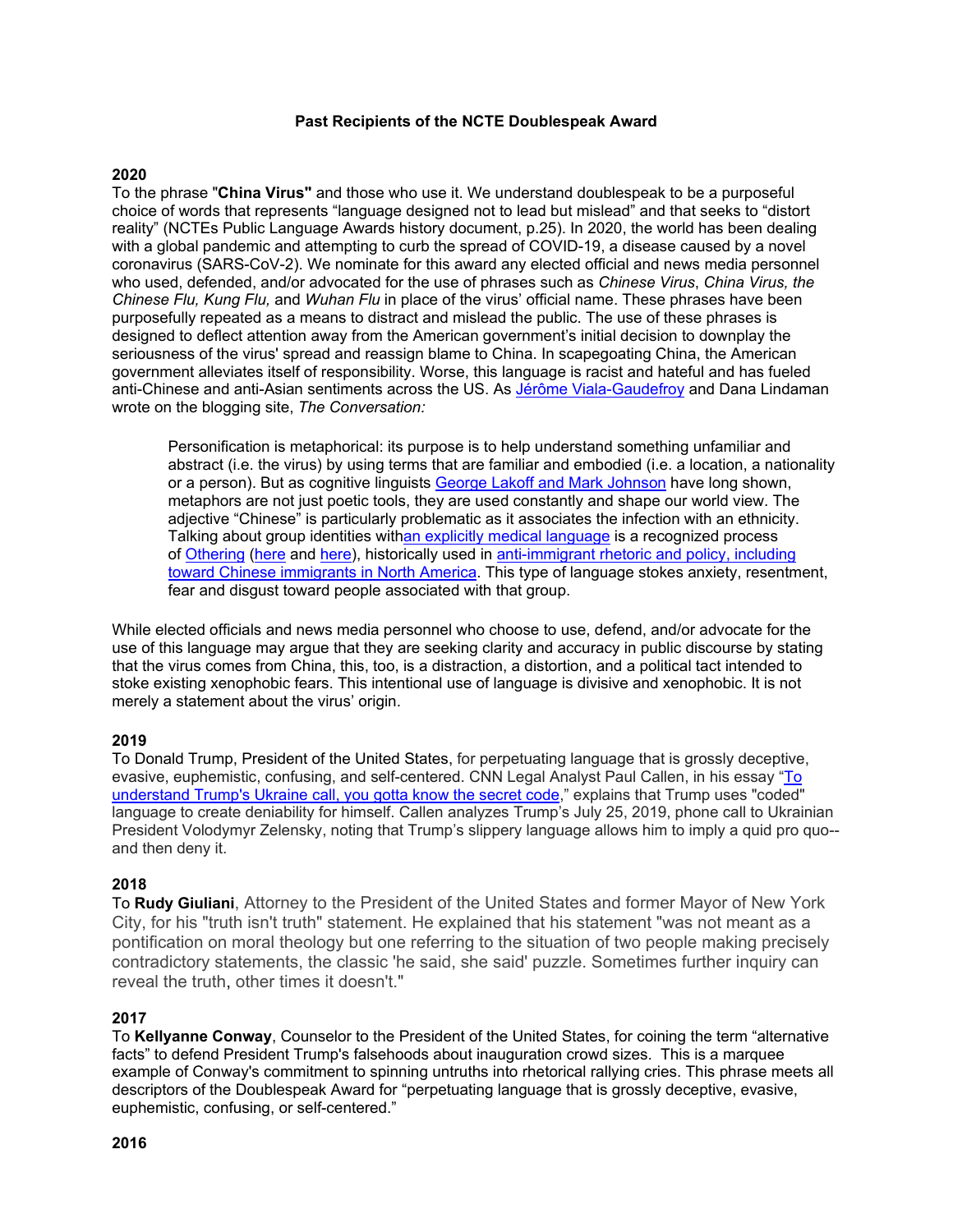### **Donald Trump, American business man, television producer and politician. Republican Party nominee for President of the United States in the 2016 election.**

Numerous organizations, from news media outlets to public interest groups, have documented the plethora of statements attributed to Donald Trump in his pursuit of the presidency of the United States. Trump repeatedly fails to communicate how the greater community would benefit from his proposals and instead often tends toward obfuscation and inconsistency. Many times he has made a statement one day and denied it in following days. Trump has the unique gift of capitalizing on what he labels the dishonesty of his opponent, all while spinning unsubstantiated claims of his own. In literary terms, Donald Trump might be viewed as an inconsistent or otherwise unreliable narrator. In rhetorical terms, he frequently honors pathos before logos, often speaking without substance and placing feelings above rationality. One committee member wrote, "I don't think we've ever had a better example of the Doublespeak Award," and the five committee members unanimously voted Donald Trump as the champion of the dubious Doublespeak honor.

## **2015**

## **Senator Joni Ernst, United States Senator for Iowa**

For referring to the Keystone XL Pipeline with the euphemism "Keystone Jobs Bill" during her response to President Obama's State of the Union Address. Her remarks favorably perpetuate the belief that this bill is primarily a jobs bill, which is a definite case of word-smithing. It is disingenuous of Joni Ernst to insist that this is the sole purpose of the Keystone XL Pipeline without making any attempt to acknowledge the counter narratives and complexities involved in the issue, namely the profit boon for the oil industry and the influence of that industry in lobbying heavily for the legislation.

## **2014**

## **No winner announced.**

## **2013**

## **Chicago Mayor Rahm Emanuel**

For his "reform" rhetoric in his management of the Chicago public schools, in particular his plan to close over 50 schools for "underutilization" of space. As described in the Washington Post:

Emanuel plans to close 54 public elementary schools at the end of the 2012-13 school year. The reason, he says, is because the schools are "underutilized." He bases that claim on an esoteric — and deeply flawed — Chicago Public Schools space utilization formula. It's a formula, for example, that will peg a school's utilization as "efficient" (rather than "overcrowded") if that school has 36 students in each of its "allotted homerooms." Using that same formula, a CPS elementary school with just 23 kids in each of its "allotted homerooms" would find itself on the district's "underutilized" list, which, in 2013, is the first step on the road to being shut down.

The article goes on to note that "At the mayor's kids' school, however, elementary classes are considered 'full"' if there are 23 students in the classroom." The mayor's children attend the private University of Chicago Lab School, once attended by the mayor's pal Arne Duncan. In the public schools, however, as the mayor's Communications Officer Becky Carroll stated, "It's the quality of teaching in that classroom. You could have a teacher that is high-quality that could take 40 kids in a class and help them succeed." No problem, as long as it's somebody else's kids in jam-packed classes in deteriorating, if well "utilized," classrooms. Mayor Emanuel surely deserves this prestigious award for his embodiment of Orwell's vision of a rhetorically fraudulent society.

## **2012**

## **American Petroleum Institute**

For their public statements regarding regulation. On April 24, 2012, API's Chief Economist John Felmy told reporters this morning that when America's oil and natural gas industry reports solid earnings it means jobs are being created and more revenue is being delivered to government. He said raising taxes on the industry would hurt both jobs and revenue. "Unfortunately, calls for higher taxes on the industry often accompany the release of earnings reports. Higher taxes are a bad idea, not only because they would be discriminatory and punitive – but also because they would hurt investment, hurt jobs, hurt future financial performance and, after a few years, decrease the revenue our industry delivers to the government." Clearly, the API is not telling us the whole story. What are the damages to the environment? What are all the factors that affect how much the consumer pays for gas and oil? Finally,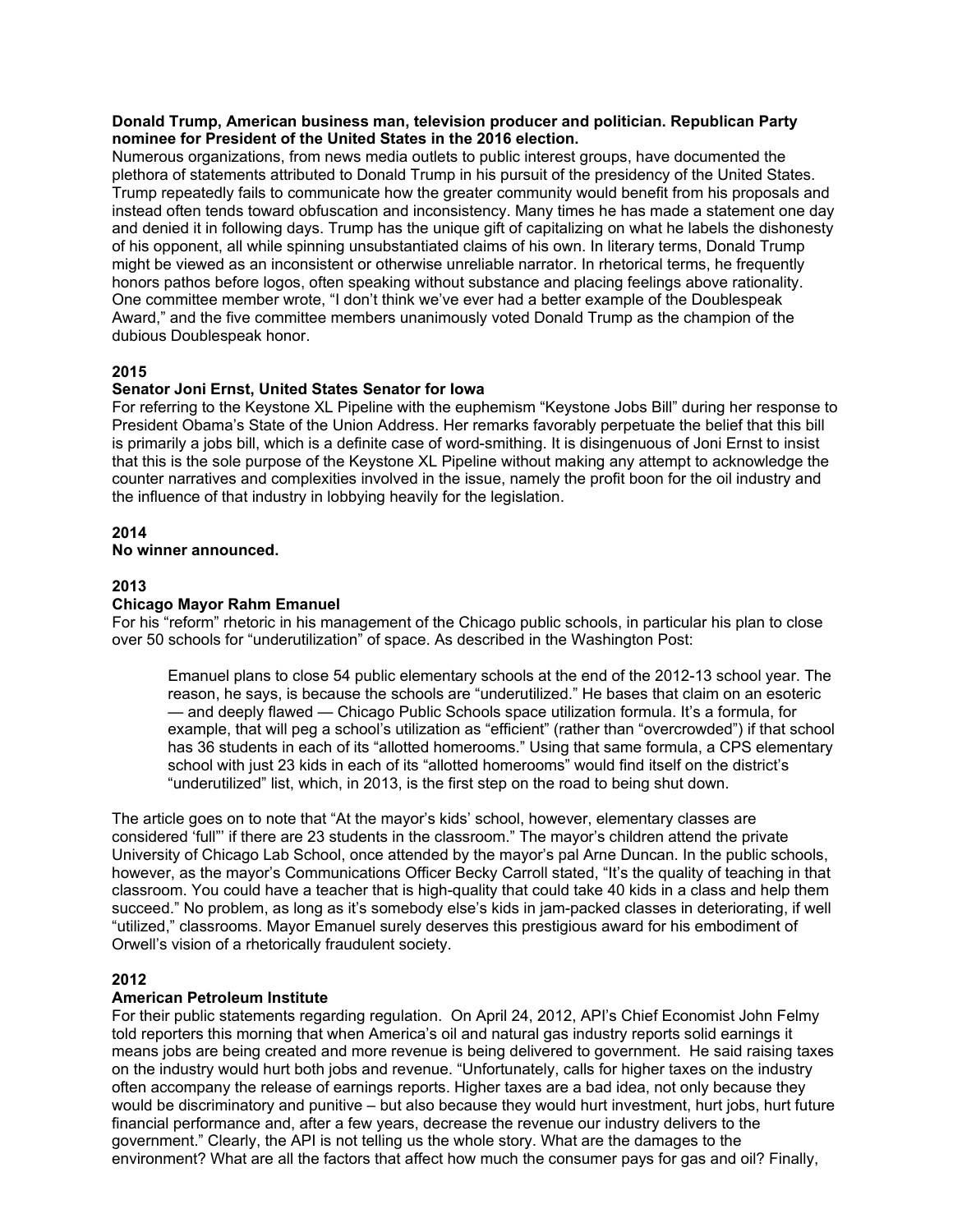the experts who are making these public press announcements are serving their own interests and not the interests of the public or consumers.

### **2011**

### **Cherokee Principal Chief Chad Smith**

Since the Doublespeak Award is an ironic tribute to public speakers who have perpetuated language that is grossly deceptive, evasive, euphemistic, confusing, or self-centered, we have chosen to award Cherokee Principal Chief Chad Smith for saying "It's a basic, inherent right to determine our own citizenry. We paid very dearly for those rights" when speaking of the recent final decision to expel the Freedman Cherokee from the tribe in Oklahoma. It may have been best said in a Time Magazine article: "It is ironic that the tribe wants to use the Dawes Rolls--a tool of the United States government-- which discriminated against Native Americans collectively, as a tool of discrimination against a group of blacks." The Time article goes on to note that "when Cherokee voters decided to strip the Freedmen of their full membership they were essentially legitimizing the one-drop rule. What is identity?" posits Smith. "What is an Indian? What is a Cherokee? I would say it's someone part of a recognized community." Recognized, though, meaning on the proper Dawes List — not meaning active members of the tribe, as others have asserted. "Even though Freedmen people didn't participate in tribal councils for many years, they have served in Cherokee schools and hospitals."

Perhaps more importantly, they have considered themselves Cherokee their whole lives. "There's a tremendous amount of cultural identification that former slaves felt with Native tribes, of shared homeland, food, familial ties," says Tiya Miles, a historian at the University of Michigan. "Cherokee had slaves. Cherokee also married, and slept with, blacks. And there were blacks who were adopted into the Cherokee tribe though they had no blood or slave ties. They all walked the Trail of Tears with the Cherokee, from the Deep South to Oklahoma."

### **2010**

### **Dick Armey**

Armey is a former Republican member of the U.S. House of Representatives for eighteen years as well as House Majority Leader from 1995-2002, has earned our nod for the Doublespeak Award for his current position as the leader of FreedomWorks. While Armey has a history of obfuscation including a 2000 attack on Al Gore, his work with FreedomWorks caught our attention. For example, Armey and FreedomWorks have claimed not to have a controlling stake in the Tea Party movement, yet they have written a foundational manifesto—"Give Us Liberty: A Tea Party Manifesto" –instructing tea partiers in questionable organizing and fundraising efforts. Armey is also linked to a website called AngryRenter.com, which urges renters to sign an on-line petition to protest proposed bailout of troubled homeowners. However, The Wall Street Journal's Michael M. Phillips, reports that AngryRenter.com is actually a product created by FreedomWorks and not, as their website claims, a spontaneous group. Phillips notes "It's a fake grass-roots effort—what politicos call an AstroTurf campaign." In even grander Doublespeak style, Armey objects to wellness programs and anti-smoking efforts in the health care bill. "If there are no smokers," he reasons, "how are we going to pay for health reform? But then again, if we can pay farmers for not growing tobacco, perhaps we can tax nonsmokers for however much they're not smoking" (*Washington Times*). He disputes the credibility of global warming claimant, "environmental hypochondriacs," arguing "if the lord God almighty made the heavens and the Earth, and he made them to his satisfaction. . ., it is quite pretentious of we little weaklings here on earth to think that, that we are going to destroy God's creation."

For these and many other examples, we choose Dick Armey as this year's recipient of the NCTE Doublespeak Award.

### **2009**

### **Glenn Beck**

Beck, a popular radio and television commentator who moved from CNN to Fox News, and who became a prominent critic of liberalism and the Obama administration this year, wrote two *New York Times* bestselling books in 2009: *Glenn Beck's Common Sense: The Case Against an Out-of-Control Government, Inspired by Thomas Paine* and *Arguing with Idiots: How to Stop Small Minds and Big Government*. Beck has also been pushing his "9-12 Project," named for the nine principles and twelve values which he says embody the spirit of the American people on the day after the 9/11 terrorist attacks.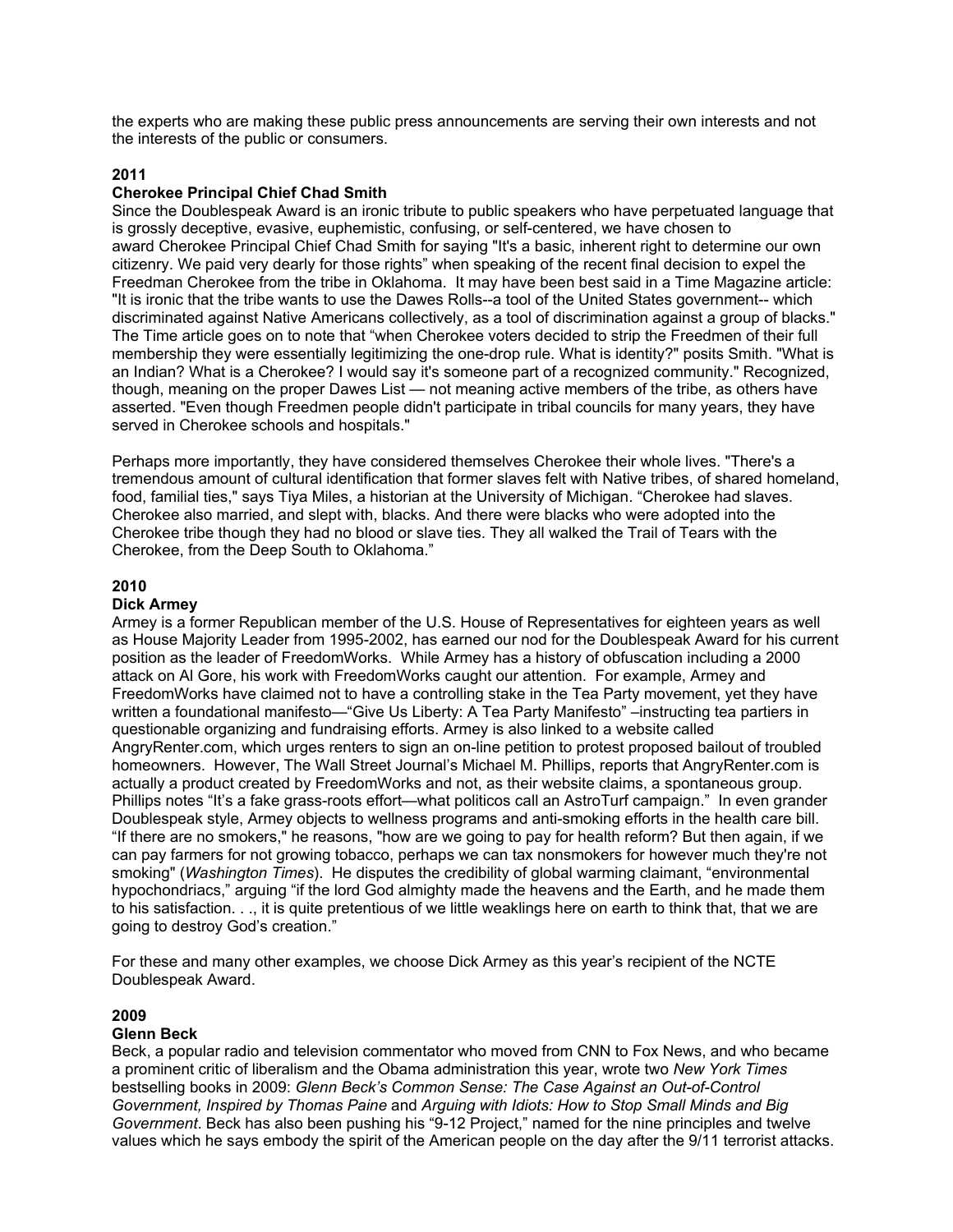That spirit, if we are to believe Beck's own words, is pure doublespeak. When he moved to Fox this year, Beck attacked health care reform by repeatedly telling his audience, "You're about to lose the best health care system in the world." But in 2008, after experiencing problems during a routine surgical procedure, [Beck vehemently complained](http://www.thedailyshow.com/watch/thu-august-13-2009/glenn-beck-s-operation) to his CNN audience that the American health care system had gone "horribly awry." He told viewers it was a "nightmare" system that doesn't care about "average working stiffs" and tries to "shove the patients out the door as fast as they can." Beck concluded one of several diatribes against American doctors and hospitals with this shocker: "Getting well in this country actually will almost kill you"—a phrase that was recently echoed in [Alan Grayson's critique](http://www.youtube.com/watch?v=-usmvYOPfco) of the two-part Republican health care plan: "Don't get sick. And if you do get sick, die quickly."

[Beck describes his 9-12 project](http://www.huffingtonpost.com/2009/04/01/stephen-colbert-rips-apar_n_181673.html) with these words: "We weren't told how to behave that day after 9/11, we just knew. It was right, it was the opposite of what we feel today. Are you ready to be the person you were that day after 9/11, on 9/12?" The twelve values which embody the spirit of the American people on the day after 9/11 include reverence, charity, personal responsibility, and gratitude, and one of his nine principles is, "It is not un-American for me to disagree with authority or to share my personal opinion."

While doublespeak is not one of Beck's explicit values, this 2005 radio comment on the aftermath of 9/11 shows that along with *gratitude* and *sharing one's personal opinion,* doublespeak may be his most important political principle: "This is horrible to say, and I wonder if I'm alone in this. You know it took me about a year to start hating the 9/11 victims' families? . . . When I see a 9-11 victim family on television, or whatever, I'm just like, 'Oh, shut up!' I'm so sick of them because they're always complaining. And we did our best for them."

Glenn Beck had some serious competition for this year's Doublespeak Award: Sarah Palin, Rod Blagojevich, and Mahmoud Ahmadinejad. For always doing his best for the rest of us, for comparing health care for children and caps on executive salaries with fascism and the Nazis' final solution, the NCTE Public Language Award Committee proudly presents Glenn Beck with its annual Doublespeak Award.

## **2008**

#### **Term: Aspirational Goal**

In 2008, this term was used in relation to two issues of global import: the Iraq war and climate change.

George W. Bush has used the term "aspirational goal" in place of setting a deadline for withdrawal of troops in Iraq. Likewise, Bush, members of the Asia Pacific Economic Cooperation forum and others have set "aspirational goals" for reducing carbon emissions and slowing global warming.

As textbook Doublespeak, "aspirational goal" is both a tautology and a paradox. Aspirations and goals are the same thing; and yet when the terms are combined, the effect is to undermine them both, producing a phrase that means, in effect, "a goal to which one does not aspire *all that much*." The goal of "aspirational goal," clearly, is to disguise inaction and thwart legitimate aspirations. The Public Language Awards Committee therefore salutes this innovative abuse of language with the 2008 Doublespeak Award.

## **2007**

#### **Alberto Gonzales**

In April 2007, then-Attorney General Alberto Gonzales testified to the U.S. Senate with regard to the firing of eight U.S. attorneys by his office. "I'm here today to do my part to ensure that all facts about this matter are brought to light," Gonzales said. "These are not the actions of someone with something to hide."

However, Gonzales's Senate testimony turned out to be a masterpiece of evasion and obfuscation: he insisted that the firings were not politically motivated, while professing not to recall very much about individual cases—or even the meetings or the conversations in which the firings were discussed. In response to questioning by Senator Edward Kennedy, Mr. Gonzales said, "Senator, I have in my mind a recollection as to knowing as to some of these United States attorneys. There are two that I do not recall knowing in my mind what I understood to be the reasons for the removal."

For compelling testimony such as this, the Public Language Award Committee is honored to present the 2007 Doublespeak Award to former Attorney General Alberto Gonzales.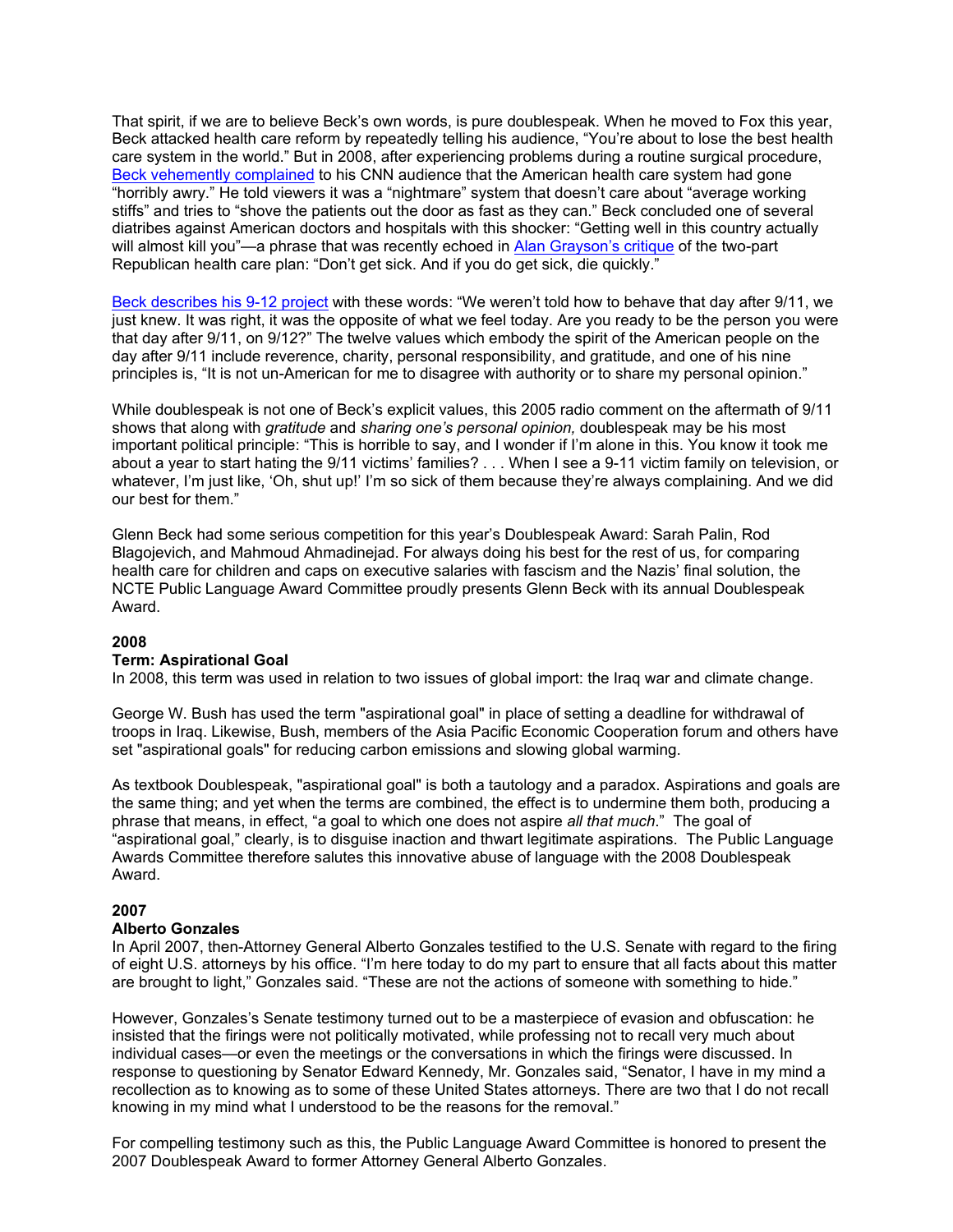## **2006 President George W. Bush**

President George W. Bush is the recipient of the 2006 Doublespeak Award for his Jackson Square speech on Hurricane Katrina and disaster relief, September 15, 2005.

During Bush's September 15 address, he remarked, "As all of us saw on television, there's also some deep, persistent poverty in this region, as well. That poverty has roots in a history of racial discrimination, which cut off generations from the opportunity of America. We have a duty to confront this poverty with bold action. So let us restore all that we have cherished from yesterday, and let us rise above the legacy of inequality."

However, a week before the President's speech, he signed an executive order suspending the 1931 Davis-Bacon Act, thereby allowing federal contractors rebuilding in the aftermath of Hurricane Katrina to pay below the prevailing wage.

## **2005**

**Philip A. Cooney, Chief of Staff for the White House Council on Environmental Quality**

"In his editing of scientific reports, Philip Cooney exemplifies a commitment to doublespeak, the subtle art of massaging language to deflect the public's attention from the truth," says Dennis Baron, chair of the NCTE Committee on Public Doublespeak.

By using well-placed modifiers and hedges, the nomination says, Cooney supported the Bush administration's inaction and undermined international attempts to improve global warming. Although extreme weather, glacier melting, and ecological changes serve to document the reality of global warming and have hindered his attempts to claim otherwise, Cooney "nonetheless has been effective in slowing down human corrective action." The nomination also notes that after Cooney resigned ("a day after his work was made public"), he was immediately hired by Exxon Mobil.

## **2004**

## **The Bush Administration**

President George W. Bush, for the second year in a row, has set a high standard for his team by the inspired invention of the phrase "weapons of mass destruction-related program activities" (1) to describe what has yet to be seen. Further he has made clear the principle of democratic discussion: "[A]s you know, these are open forums, you're able to come and listen to what I have to say." (2) Bush also won for his creative use of language in public statements regarding the reasons why the United States needed to pursue war against Iraq—for unsubstantiated statements, for the lack of evidentiary support, and for the purported manipulation of intelligence data.

Secretary of Defense Donald Rumsfeld's description of the widespread torture at Abu Ghraib as "the excesses of human nature that humanity suffers" (3) was brilliantly mind-befuddling. The Secretary is well served by a Pentagon that erased terms like the Vietnam era "body bag" which became "human remains pouches" during the Gulf War and is now known as "transfer tubes," (4) the transfer of which are to be kept from media sight.

The Justice Department also deserves mention for its ingenious contributions to the cause of helping us not confront the shame of our government fostering torture. Jay S. Bybee, head of the Office of Legal Counsel, advised that, in order to be considered torture, the pain inflicted on a prisoner "must be equivalent in intensity to the pain accompanying serious physical injury, such as organ failure, impairment of bodily function, or even death." Leaving aside the problem of how to quantitatively measure human pain in this way, the memo advised that international laws against torture "may be unconstitutional if applied to interrogation" conducted against suspected terrorists. (5)

- 1. George W. Bush, State of the Union Address. Washington, DC, January 20, 2004. [http://usgovinfo.about.com/library/weekly/aasou2004.htm.](http://usgovinfo.about.com/library/weekly/aasou2004.htm)
- 2. George W. Bush, press conference. Washington, DC, October 28, 2003. [http://www.whitehouse.gov/news/releases/2003/10/20031028-2.html.](http://www.whitehouse.gov/news/releases/2003/10/20031028-2.html)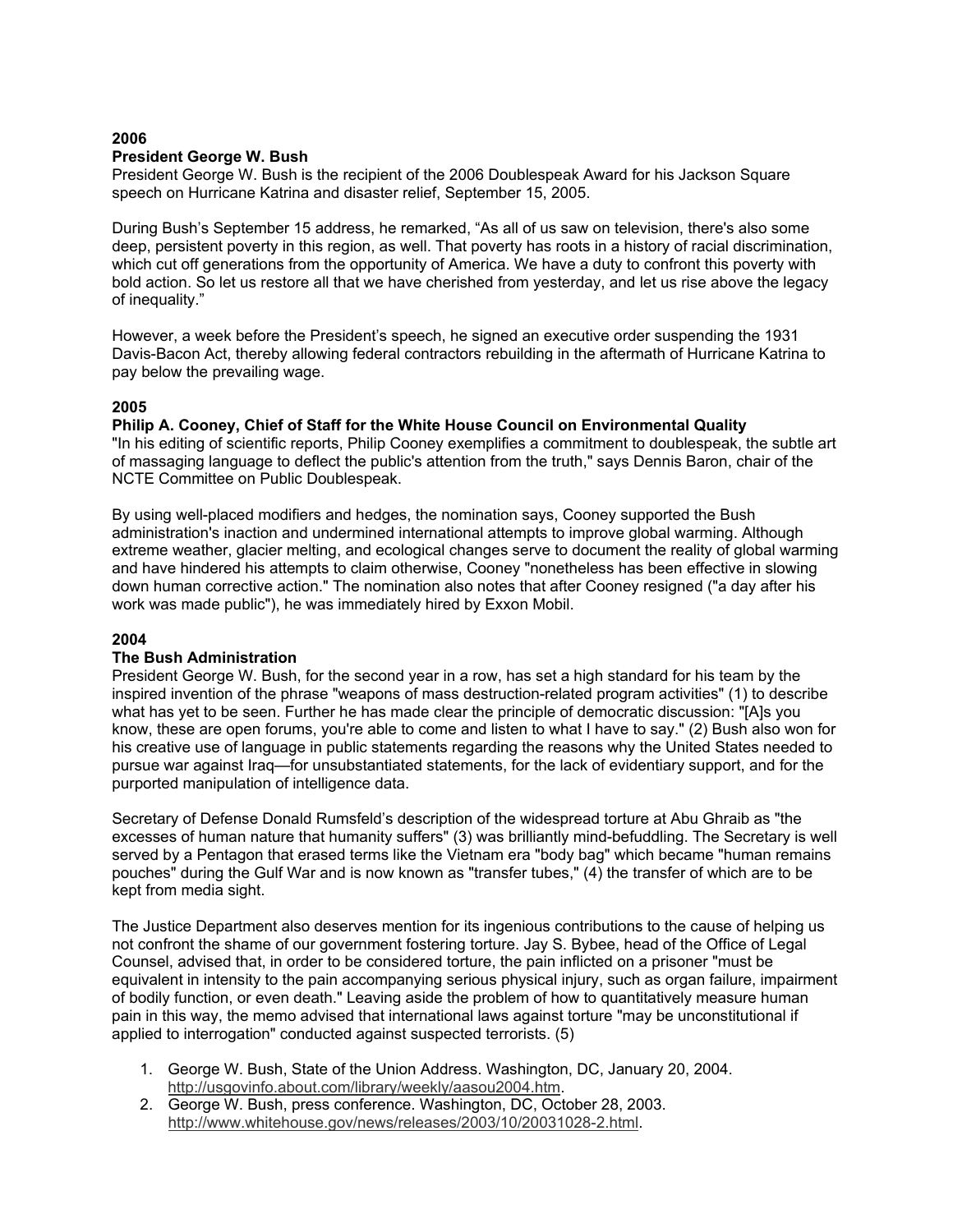- 3. Defense Department Town Hall Meeting, transcript of remarks by Secretary of Defense Donald H. Rumsfeld. Pentagon, Washington, DC, May 11, 2004. [http://www.dod.gov/speeches/2004/sp20040601-secdef0442.html.](http://www.dod.gov/speeches/2004/sp20040601-secdef0442.html)
- 4. William Rivers Pitt, "Without Honor," truthout, November 10, 2003. [http://www.truthout.org/docs\\_03/111003A.shtml.](http://www.truthout.org/docs_03/111003A.shtml)
- 5. Mike Allen and Dana Priest, "Memo on Torture Draws Focus to Bush," (The Washington Post), June 9, 2004.

## **2003**

# **President George W. Bush**

When he announced the award, Rudolph Sharpe, speaking of behalf of the NCTE Committee on Public Doublespeak, referred to quotes from "Missing Weapons Of Mass Destruction: Is Lying About The Reason For War An Impeachable Offense?" by John W. Dean (FindLaw.com, June 6, 2003) as evidence that Bush is deserving of the award.

"The unequivocal statements made by Bush regarding the reasons that the 'United States needed to pursue the most radical actions any nation can take-acts of war against another nation,' remain unsubstantiated. Weapons inspectors continue to search for 'thousands of tons of chemical agents,' 'a growing fleet of manned and unmanned aerial vehicles,' and 'tons of sarin, mustard, and VX nerve agent.' That 'Iraq continues to possess and conceal some of the most lethal weapons ever devised' is still a statement of questionable veracity," said Sharpe. He added, "As former presidential counsel John Dean has suggested, 'Presidential statements, particularly on matters of national security, are held to an expectation of the highest standard of truthfulness.'"

# **2002**

## **The New York State Regents**

The Doublespeak Award was given to the New York State Regents, in whose English examination last year reading passages were silently edited to remove anything that might cause "any student to feel ill at ease when taking the test." For example, a passage from the work of Isaac Bashevis Singer about Jewish life in Europe was excised to remove all references to Judaism, changing "most Jewish women" to "most women."

## **2001**

## **The Defense Department**

The Defense Department won the award for its creative use of language in public pronouncements regarding the Missile Defense System under development. The winning nomination explained that "Department of Defense spokespersons had to resort to considerable linguistic ingenuity to defend the test performance of its system that is supposed to erect a shield against intercontinental missiles. Several tests last year failed, but the Pentagon, with perfect Orwellian form, simply redefined 'success' and 'failure.'"

## **2000**

## **The Tobacco Industry**

For its media blitzes portraying tobacco companies as the benefactors of children, abused women, and disaster victims-"abusing language in pursuit of their right to sell a deadly drug."

The World Health Organization's recent international condemnation of tobacco companies, which claimed the companies are secretly trying to counter attempts to reduce smoking and warned that tobacco companies might attempt to undermine work on a new global anti-smoking accord, also contributed to the industry's winning this award.

Tobacco companies' attempts to make their legally mandated participation in smoking-cessation programs appear virtuous make the industry a still more deserving recipient of the award, according to the selection committee.

## **1999 National Rifle Association**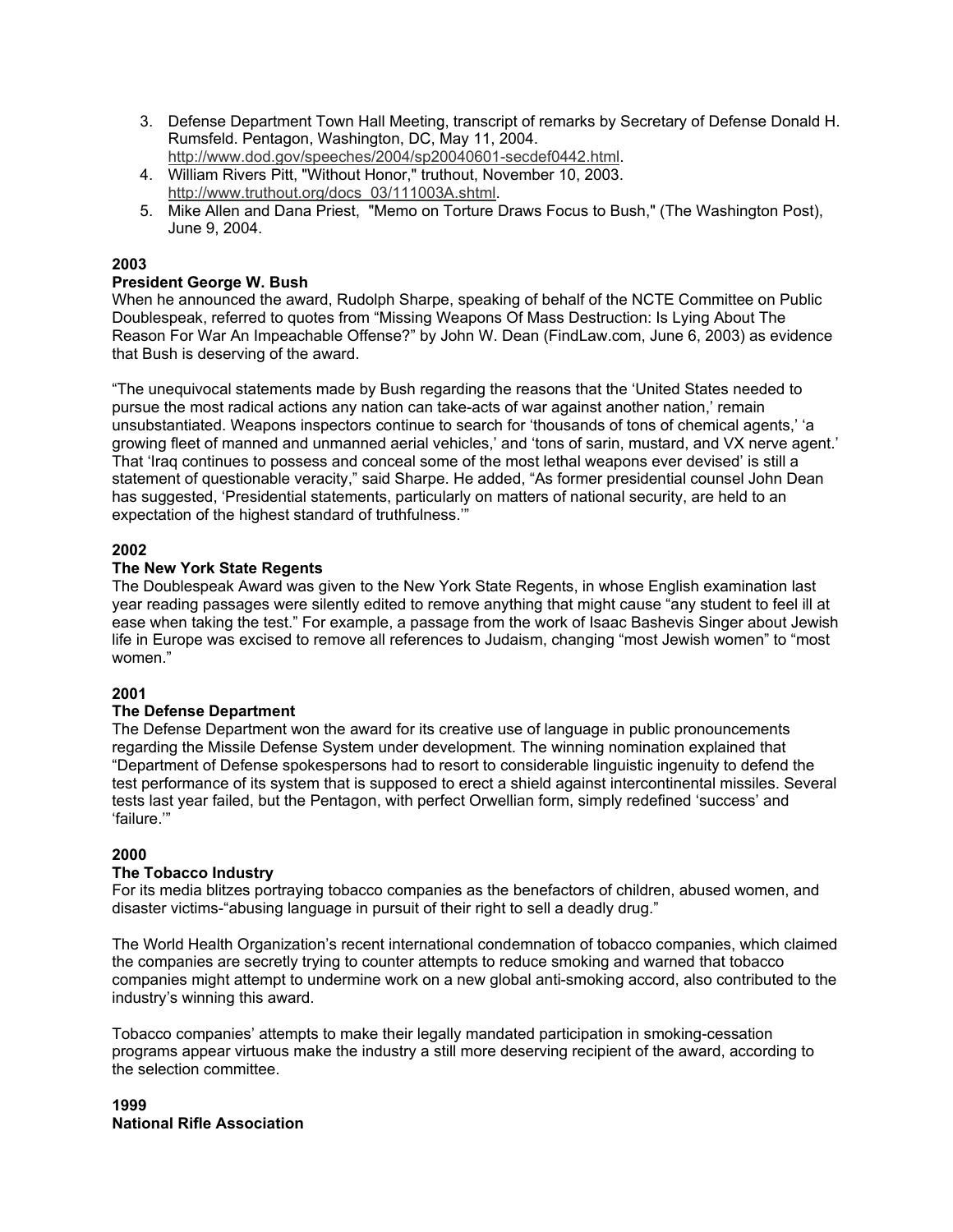The nomination offered excerpts from two speeches to show the NRA's "artful twisting of language to blur issues, the invocation of patriotism, reverence, love of freedom, and the opposing use of dread words to color the opposition."

In one of the speeches, NRA President Charlton Heston said: "The majesty of the Second Amendment, that our Founders so divinely captured and crafted into your birthright, guarantees that no government despot, no renegade faction of armed forces, no roving gangs of criminals, no breakdown of law and order, no massive anarchy, no force of evil or crime or oppression from within or from without, can ever rob you of the liberties that define your Americanism. . . . Let me be absolutely clear. The Founding Fathers guaranteed this freedom because they knew no tyranny can ever arise among a people endowed with the right to keep and bear arms. That's why you and your descendants need never fear fascism, state-run faith, refugee camps, brainwashing, ethnic cleansing, or especially, submission to the wanton will of criminals.

## **1998**

## **Justice Clarence Thomas**

For using hypocritical, loaded, and inexact language to mislead the public about his real nature and intentions. A New York Times article (July 30, 1998) by Neil Lewis reported that Justice Thomas called critics of his conservative opinions "illiterate" and suggested they were racist in a speech he delivered to the annual convention of the National Bar Association in Memphis on July 29. Actually, Justice Thomas' critics believe he is guilty of hypocrisy for claiming he is the target of discrimination by both blacks and whites and for speaking out against affirmative action, when he has personally benefited from the practice.

Jack E. White wrote that Thomas "owes his meteoric rise exclusively to the patronage of conservative white Republicans with little interest in racial equality." In the Time article from August 10, 1998, White also referred to a remark by retired federal judge A. Leon Higginbotham Jr., that Thomas "has done more to turn back the clock of racial progress than has perhaps any other African American public official."

## **1997**

## **President Bill Clinton, Trent Lott, and Newt Gingrich**

For engaging in bipartisan deceit in which the balanced-budget agreement was portrayed as a "great victory for all Americans" that "put America's fiscal house in order again," even though the agreement actually ensures the growth of the budget deficit. As Newsweek economics columnist Robert Samuelson pointed out, the tax cuts and new spending included in the so-called balanced budget agreement will lead to increases in the budget deficit over the next three years; achieving the balanced budget project to occur in 2002 requires Congress to make spending cuts in the future.

In his August 11, 1997, article, Samuelson noted that a balanced budget could have been achieved in fiscal 1998 with modest spending cuts. The balanced-budget deal shows, he said, "an enormous contempt for the public's intelligence and integrity."

## **1996**

### **Joe Klein**

For statements after his authorship of the novel *Primary Colors* was revealed, "at the very least compromised standards of journalism." Klein emphatically denied he was the author to CBS, one of his employers, and to The New York Times. He later explained in Newsweek that he chose the ethics of book publishing over the ethics of journalism. In the July 29 issue, Klein refers to his statements as "little white lies" and chides his critics for "chattering and battering and pontificating on the air about what I did." "No committee member faulted Klein the novelist," NCTE Committee on Public Doublespeak Chair Keith Gilyard said, "but Klein the journalist." Noting that Klein criticized the Clintons for "lawyering, fudging, misdirection, obfuscation, and generally slouchy behavior in response to difficult questions" in a January 22, 1996, article in Newsweek, Gilyard said, "Klein used loaded language to attack others for the same type of behavior that he practices. As one of the Doublespeak Committee members put it, Klein is guilty of 'utter hypocrisy.'"

**1995 Newt Gingrich**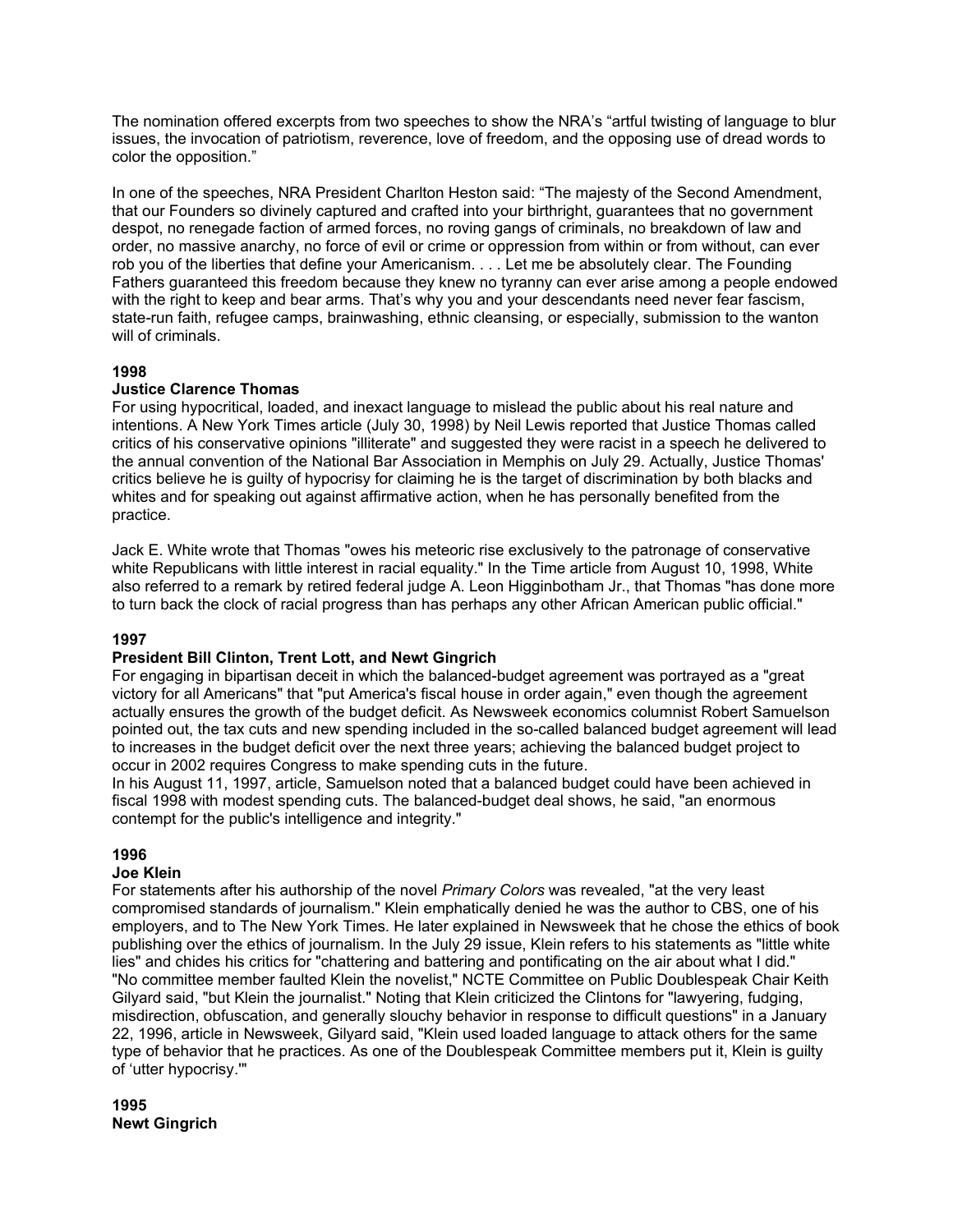For fundamental contradictions in his book *To Renew America* and for his role as a key author of the Republican Contract with America, which uses glittering, euphemistic titles to mask the true purpose of its acts.

Time magazine writer Robert Wright pointed out in his article "Newt the Blameless" that Gingrich states in his book that "true" Americans don't look for someone to blame when confronted with a problem, then goes on "to survey America's problems and blame them on various people . . . The 'bureaucrats' have helped destroy the family . . . the liberal 'elites' (in a 'calculated effort') have helped 'discredit this civilization,' sapping faith in American values." In the Republican Contract with America, "The Personal Responsibility Act" calls for significant cuts to and restrictions on welfare benefits. "The Job Creation and Wage Enhancement Act" has no direct provisions either for creating jobs or enhancing wages; rather it consists of capital gains tax cuts and the dismantling of federal health, safety, and environmental regulations.

### **1994**

## **Rush Limbaugh**

For distorting the truth on nearly 1,000 media outlets nationwide. The liberal watchdog group Fairness and Accuracy in Reporting issued a report in June which documented dozens of verbal and written statements from Limbaugh which it says were inaccurate.

For example, FAIR quoted Limbaugh as saying that long lines at gas pumps in the 1970s "were a direct result of the foreign oil powers playing tough because they didn't fear Jimmy Carter." However, FAIR pointed out that the first and most serious lines occurred in late 1973 and early 1974, "during the administration of Limbaugh hero Richard Nixon." FAIR's report concluded that Limbaugh's broadcasts and publications amounted to a "reign of error."

## **1993**

## **Department of Defense**

For using deceptive language that cost the country almost 350 billion dollars for the largest military buildup in American history. The General Accounting Office (GAO), the investigative agency for Congress, issued a report that concluded that "military officials misled Congress about the cost, the performance, and the necessity of the most expensive weapons systems built in the 1980s."

For example, the Air Force, responding to a charge that it deliberately falsified information in a report before Congress on the B1-B bomber, said it did not lie, but "inadvertently disclosed incorrect information." The Pentagon denied that in developing the Strategic Defense Initiative (SDI), or "Star Wars" project, it had rigged a crucial test on which further funding depended. Although officials admitted that a target missile was artificially heated to make it appear ten times bigger to a heat-seeking interceptor missile, they contended the target missile was "enhanced," not "rigged." The progress of the program and the sophistication of the tests, as well as their success rates, were also exaggerated in reports to Congress.

## **1992**

### **President George Bush**

At the end of the war in the Persian Gulf, President Bush expressed the hope that "out of all this [the war] there will be less proliferation of all different types of weapons." He also said that "it would be tragic if the nations of the Middle East and the Persian Gulf were now . . . to embark on a new arms race." Since those remarks, the Department of Defense has reversed a 25-year-old policy and now spends millions of dollars of taxpayers' money to support arms trade shows around the world in an attempt to sell more U.S. arms to as many countries as possible. With this help from the Defense Department, U.S. weapons manufacturers have exported a record-breaking \$23 billion worth of weaponry to foreign governments, a 64 percent increase over the previous year. Most of the increased sales went to countries in the Middle East. As Newsweek magazine observed, "While preaching restraint, the United States has agreed to ship \$13 billion worth of weapons to the troubled region [the Middle East] since the end of the gulf conflict, making [the United States] the Middle East's biggest arms merchant."

In his acceptance speech at the Republican convention, President Bush disguised his attempt to divert public funds for private schools by saying "I say every parent and child should have a real choice of schools-public, private, or religious." The key word here is "choice." In one sense, parents now have such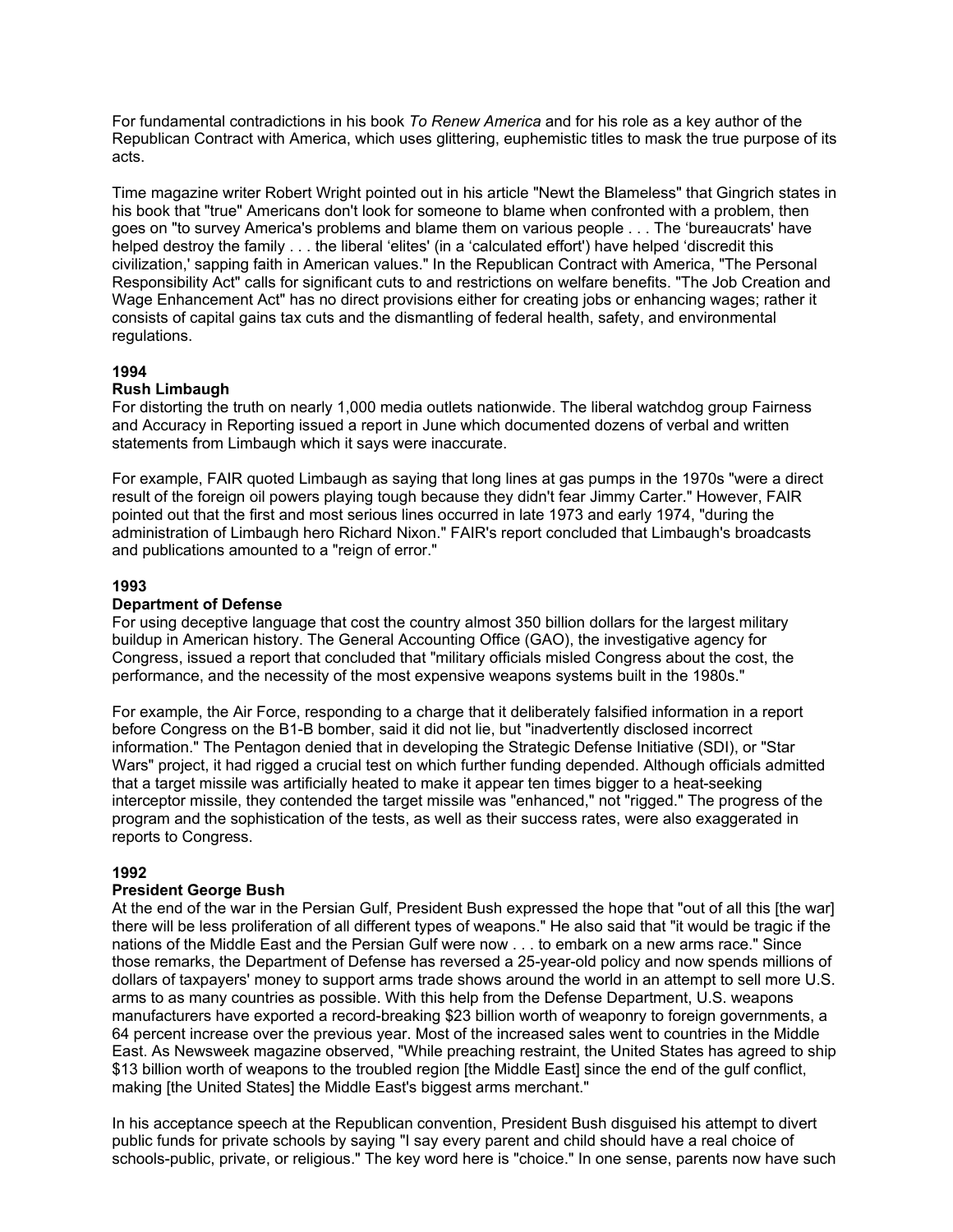a choice, if they have enough money. The Bush plan offers \$1,000 as a voucher to parents-still far from enough money to send a child to a private school, except for those who now send their children to private schools. Thus the Bush plan would take money from the poor to help the rich support private schools, a plan he calls "a real choice." President Bush's manipulation of genuine discontent with bad schools and of a genuine desire of all parents to provide the best for their children is an outstanding example of public doublespeak.

Finally, during the presidential election campaign, President George Bush charged that as Governor of Arkansas Bill Clinton raised taxes and fees 128 times. But as The Wall Street Journal and others pointed out, this figure was exceptionally distorted because it included a number of separate provisions of the same tax increases and many routine fee increases. Indeed, The Wall Street Journal noted that the same methods of counting taxes applied to the Federal Government under Presidents Reagan and Bush would produce a figure of 327 tax increases and 250 tariff increases. However, officials of the Bush campaign continued to use the misleading figure. Said one official of the Bush campaign: "What does it really matter whether the number is 128 or 58 or whatever? That's not important. . . . The 128 figure is just an illustration of the real issue, that's all."

## **1991**

## **U.S. Department of Defense**

For language its spokespersons in Washington and in the military used to gloss over realities of the war in the Persian Gulf. Massive bombing attacks were called "efforts"; warplanes were called "weapons systems" or "force packages"; a bombing mission was called "visiting a site."

William Lutz, chair of the NCTE Committee on Public Doublespeak said that buildings and human beings that were the targets of bombing were called "hard" and "soft targets." During their "visits," Lutz said, these "weapons systems" "degraded," "neutralized," "attrited," "suppressed," "eliminated," "cleansed," "sanitized," "impacted," "decapitated," or "took out" targets.

### **1990**

### **President George Bush**

For using public language to waffle and obscure his intentions on various issues: taxes, maternity and caregiving leave for mothers, preservation of wetlands, high-level exchanges with Chinese officials following the Tiananmen Square massacre, and the U.S. invasion of Panama.

Examples: (1-a) "No new taxes." (1-b) "tax revenue increases." (2-a) "We . . . need to assure that women do not have to worry about getting their jobs back after having a child or caring for a child during a serious illness." (2-b) veto of the Parental and Medical Leave bill: White House statement: the President "has always been opposed to the federal government mandating what every business in this country should do."

(3) Doublespeak to avoid the term "invasion" with reference to Panama: "Operation Just Cause"; "directed our armed forces to protect the lives of American citizens in Panama"; "deployed forces" to Panama; conducted "efforts to support the democratic processes in Panama"; assured "the integrity of the Panama Canal", etc.

### **1989**

### **The Exxon Corporation**

For calling some 35 miles of Alaskan beaches "environmentally clean" and "environmentally stabilized." In his announcement speech, Doublespeak Committee Chair William Lutz noted that various major news media subsequently reported the visible presence of oil along the coast in the area where the supertanker Exxon Valdez ran aground March 24, 1989.

The Philadelphia Inquirer (May 26) reported that beaches declared by Exxon to be clean or stabilized were still covered with oil. . . . Wipe any stone and come away with a handful of oil. Newsweek (Sept. 18) reported that in the spill area "the rocks were gritty, sticky, and dark brown. . . ." Lutz noted Exxon spokespersons' gradual shift from calling beaches "clean" to calling them "treated" [so that] "the natural inhabitants can live there without harm."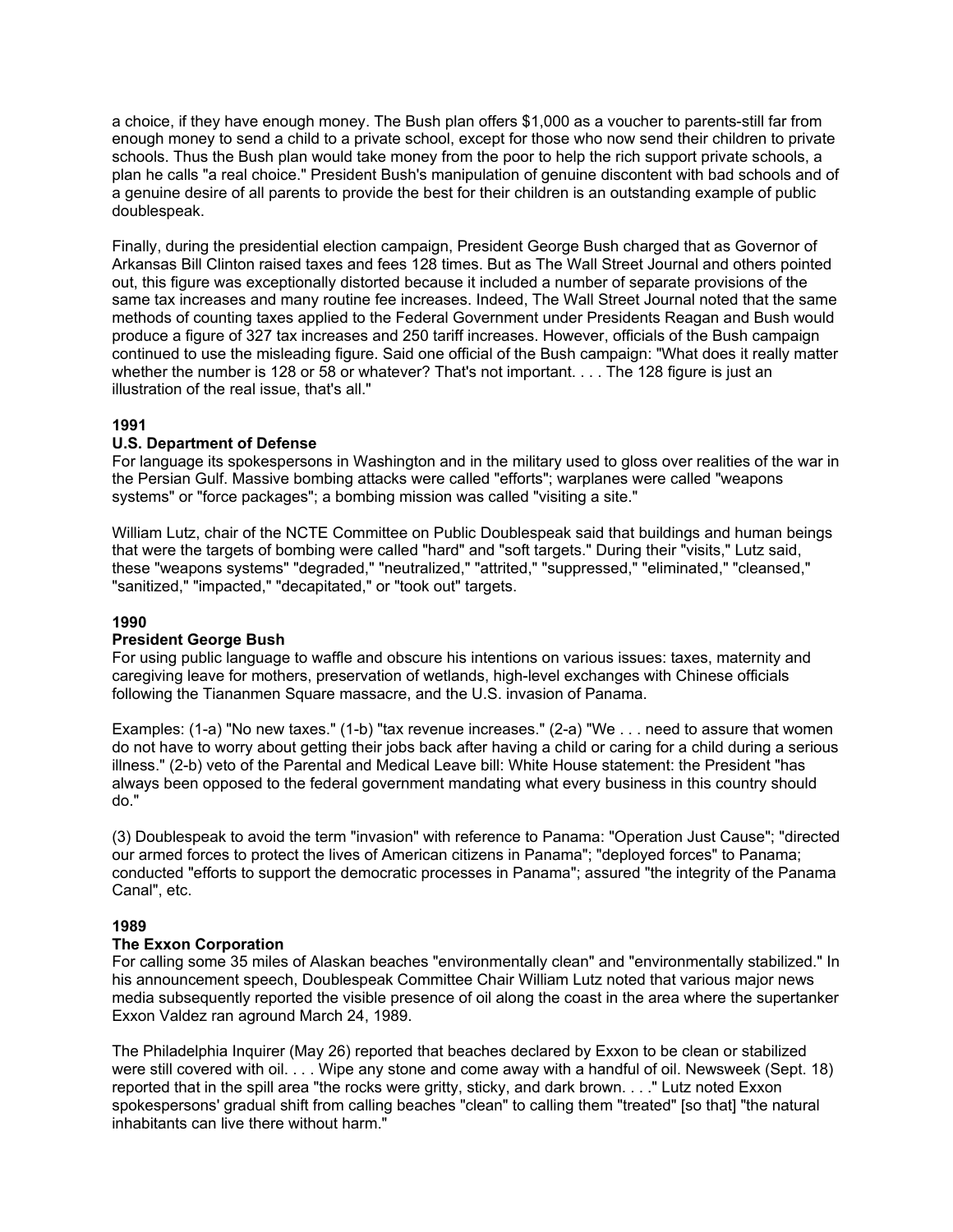### **1988**

**Secretary of Defense Frank Carlucci, Admiral William Crowe, and Rear Admiral William Fogarty** For language used to explain the downing of Iran Air Flight 655 by the U.S. cruiser Vincennes in the Persian Gulf July 3. Doublespeak Committee Chair William Lutz cited Secretary Carlucci, Admiral Crowe, and Rear Admiral Fogarty for language used in the report on the incident and for comments made in the August 19 news conference held to release and discuss the report. Admiral Fogarty is the author of the report, titled "Formal Investigation into the Circumstances Surrounding the Downing of Iran Air Flight 655 on July 3, 1988."

In his award announcement speech, Lutz said, "The language used in the official report and the language used during the press conference was filled with the doublespeak of omission, distortion, contradiction, and misdirection. One reporter called the report an 'enormous jigsaw puzzle with key pieces missing.' In addition to censoring essential information, such as the names of almost all the participants . . . the report also lacks any original source information such as statements by participants and any of the data recorded by the ship's computers."

Lutz noted that at the news conference, Admiral Crowe said that "a number of mistakes were made," by the crew of the Vincennes and admitted that "some of the information given to Captain Rogers during the engagement proved not to be accurate." Nevertheless Secretary Carlucci was quoted as saying, ". . . these errors or mistakes were not crucial" to the decision to shoot the airliner down. Lutz quoted Admiral Crowe as claiming that "to say there were errors made . . . is not necessarily to suggest culpability."

## **1987**

### **Lt. Col. Oliver North and Rear Admiral John Poindexter**

For language used in testifying before the congressional Select Committee on Secret Military Assistance to Iran and the Nicaraguan Opposition: excerpts from numerous examples, as presented in Doublespeak Committee Chair William Lutz's announcement speech:

Lutz said, "Colonel North used the words 'residuals' and 'diversions' to refer to the millions of dollars of profits . . . created by overcharging Iran for arms so that the money could be used to finance the contras. . . . (North) also said that he 'cleaned things up,' he was 'cleaning up the historical record,' . . . meaning he lied, destroyed official government documents, and created false documents. . . . 'Director Casey and I fixed that testimony and removed the offensive portions. We fixed it by omission.' Official lies," Lutz observed, "were 'plausible deniability.'"

According to Poindexter's testimony, Lutz said, "one does not lie but 'misleads' or 'withholds information.' . . . In Poindexter's world," Lutz noted, "one can 'acquiesce' in a shipment of weapons while at the same time not authorize the shipment. One can transfer millions of dollars of government money as a 'technical implementation' without making a 'substantive decision.' . . . Yet Poindexter can protest that it is not 'fair to say that I have misinformed Congress or other Cabinet officers. . . . With regard to the Cabinet officers, I didn't withhold anything from them that they didn't want withheld from them.'"

### **1986**

### **Officials of the National Aeronautics and Space Administration (NASA), Morton Thiokol, and Rockwell International**

For comments made following the explosion of the space shuttle Challenger, among them: NASA official on whether shuttle performance had improved: "I think our performance in terms of the orbital performance, we knew more about the envelope we were operating under, and we have been pretty accurately staying in that. . . . I think we have been able to characterize the performance more as a function of our launch experience as opposed to it improving as a function of time." NASA also described the shuttle explosion as "an anomaly," and the bodies of the astronauts as "recovered components," and the astronauts' coffins as "crew transfer containers."

Morton Thiokol engineer on effect of cold weather: "I made the comment that lower temperatures are in the direction of badness for both O-rings, because it slows down the timing function."

Rockwell executive on ice formation on the launch platform: "I felt that by telling them we did not have a sufficient database and could not analyze the trajectory of the ice, I felt he understood that Rockwell was not giving a positive indication we were for the launch."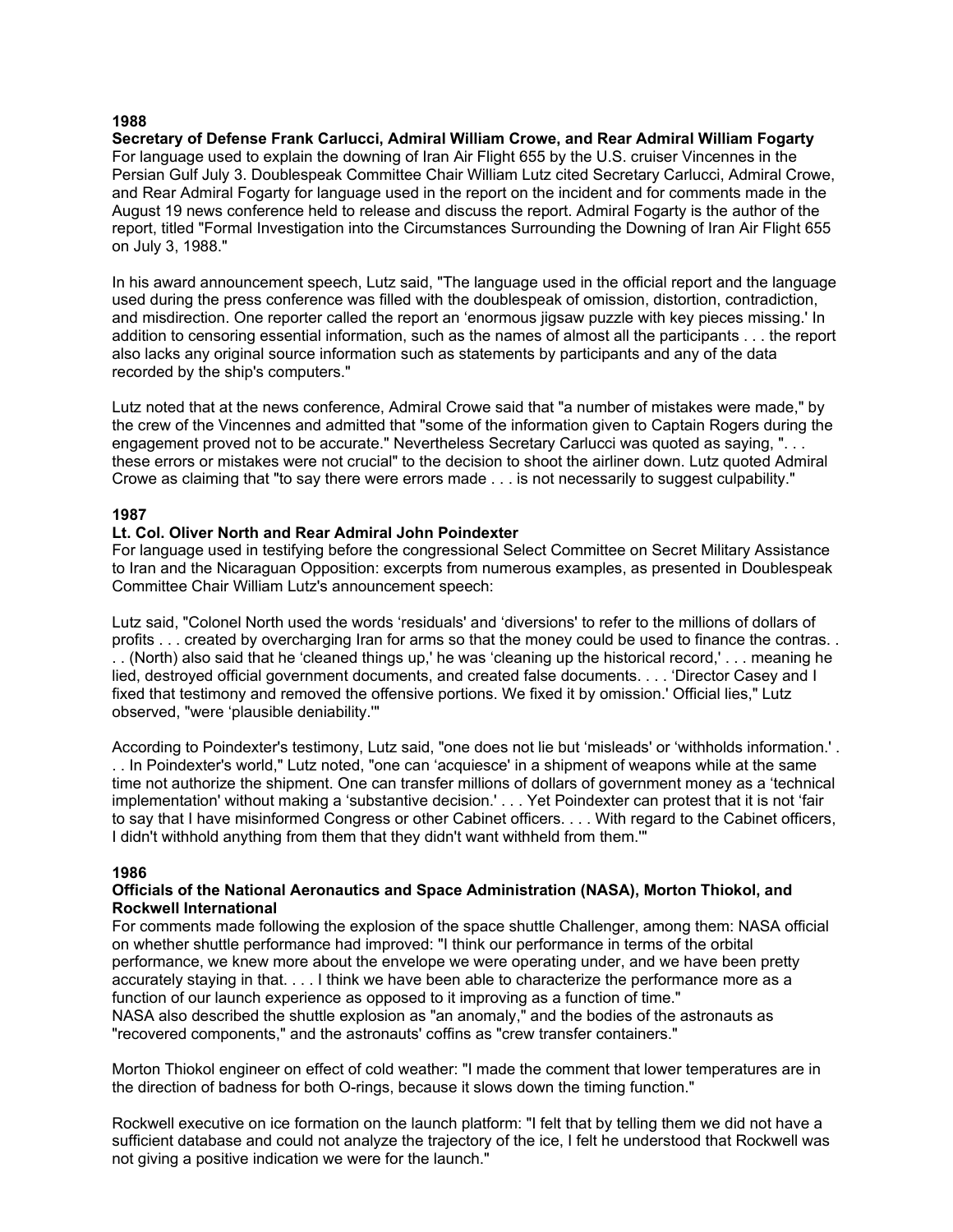### **1985**

### **The Central Intelligence Agency**

For its "Psychological Warfare Manual," prepared for rebels fighting the government of Central Nicaragua. Doublespeak Committee Chair William Lutz quoted news reports in which CIA Director William Casey said the manual's purpose was "to make every guerilla persuasive in face-to-face communication" and to develop "political awareness," and insisted that the manual's "emphasis is on education. . . ." The CIA manual, Lutz noted, "gave advice on the 'selective use of violence' to 'neutralize' Nicaraguan officials, such as judges, police, and state security officials. . . ."

## **1984**

## **U.S. State Department**

For announcing that it will no longer use the word "killing" in official reports on the status of human rights in other countries, but will replace "killing" with the phrase "unlawful or arbitrary deprivation of life." Also (after the U.S. invasion of Grenada) for stating that U.S. and Caribbean occupation forces were not arresting Grenadians and others suspected of opposing the invasion. "We are detaining people," a State Department official said. "They should be described as detainees."

## **1983**

### **President Ronald Reagan**

For calling the MX intercontinental ballistic missile "Peacekeeper," for commenting that "a vote against MX production today is a vote against arms control tomorrow," and for the following statement to deputies of the Costa Rican National Assembly, condemning secret military operations: "Any nation destabilizing its neighbors by protecting guerillas and exporting violence should forfeit close and fruitful relations with any people who truly love peace and freedom."

Doublespeak Committee Chair William Lutz said, "Subsequent news reports revealed that the United States, through the CIA, was recruiting, arming, equipping, training, and directing" what have been described as "clandestine military operations against Nicaragua."

### **1982**

### **Republican National Committee**

For its television commercial crediting President Reagan for a cost-of-living hike in Social Security benefits that in fact stemmed from a pre-Reagan law. The director of communications for the Republican committee responded to the award by saying, "Perhaps they and our children would be better off if they spent more time teaching English and less time engaging in cheap, political demagoguery."

### **1981**

### **Alexander Haig, Secretary of State**

For a series of statements made to Congressional committees about the murder of three American nuns and a religious lay worker in El Salvador.

## **1980**

### **President-elect Ronald Reagan**

For campaign oratory "filled with inaccurate assertions and statistics and misrepresentations of his past record." The Los Angeles Times and Time magazine listed some 18 untrue or inaccurate public statements by Mr. Reagan. As The New York Times noted, Mr. Reagan "doesn't let the truth spoil a good anecdote or effective symbol. . . . Mr. Reagan's speeches are peppered with . . . omissions, exaggerations, and reinterpretations of his experience as Governor of California and as a candidate." Mr. Reagan, for example, mentioned that he refunded \$5.7 billion in property taxes to Californians. But he never mentioned that as Governor he raised taxes by a total of \$21 billion. He also claimed that General Motors "has to employ 23,300 fulltime employees to comply with government-required paperwork." A GM executive pointed out, however, that the firm has only 4,900 persons to do all its paperwork. And even after it was disproved, Mr. Reagan continued to claim that Alaska has more oil than Saudi Arabia. (From remarks by William Lutz, 1980 Chair, Committee on Public Doublespeak.)